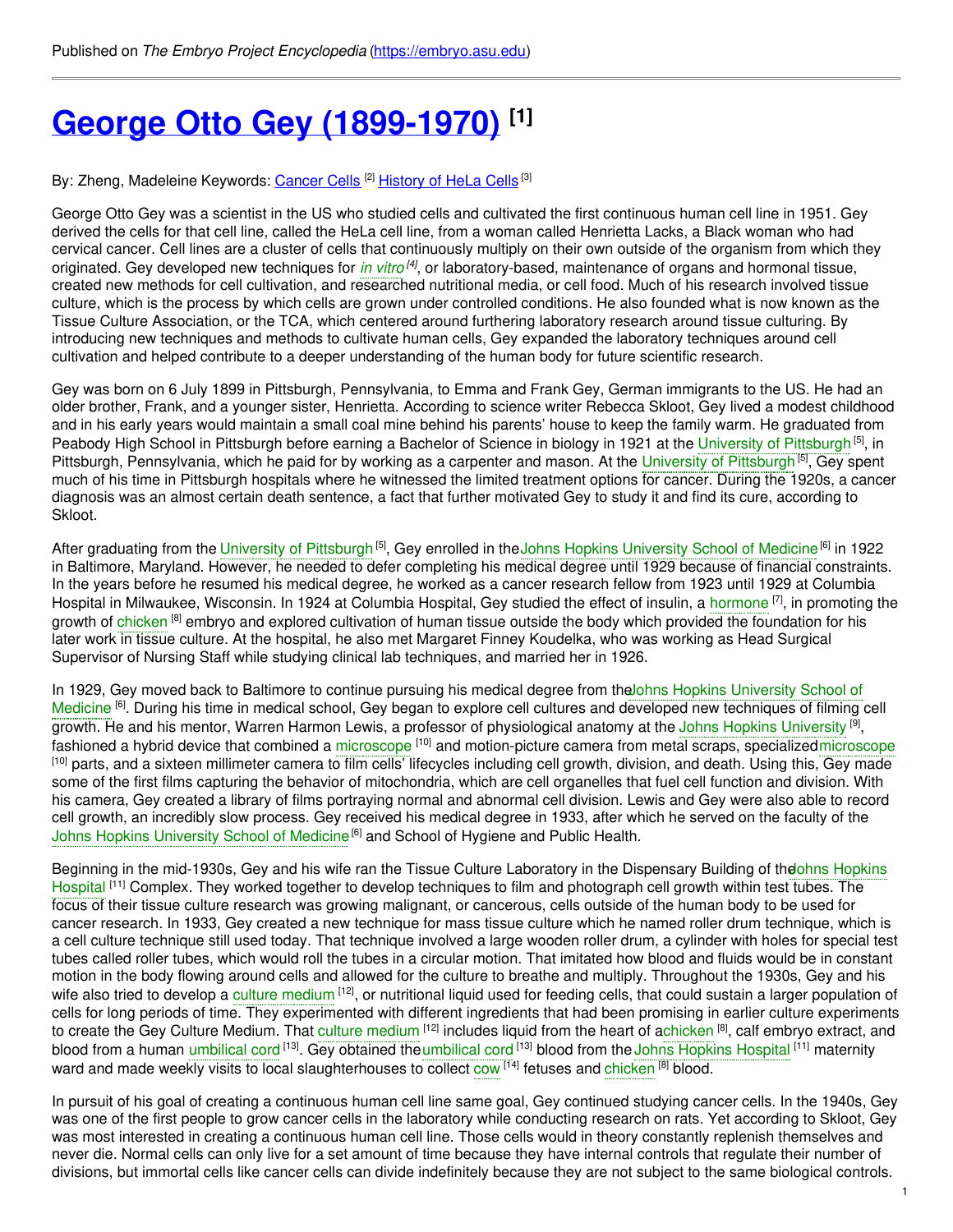According to Skloot, Gey even referred to himself as a vulture, starving to get his hands on any human specimens. Although some cells showed promise, all eventually died, until 1951 when Henrietta Lacks arrived at the Johns [Hopkins](https://embryo.asu.edu/search?text=Johns%20Hopkins%20Hospital) Hospital [11].

In 1951, Gey received a sample of cancer cells that would eventually lead to the first human cell line. Those cancer cells came from a Black woman named Henrietta Lacks who was diagnosed with cervical cancer at the Johns [Hopkins](https://embryo.asu.edu/search?text=Johns%20Hopkins%20Hospital) Hospital [11]. In her first procedure for cancer treatment, the surgeon stuffed her [cervix](https://embryo.asu.edu/search?text=cervix) [15] with tubes and pouches filled with radium, a standard procedure for invasive cervical cancer. At the same time, the surgeon took a sample of her tumor from her without her knowing, a move that the medical community widely condemns as unethical as of 2021. The surgeon provided the cells to Gey, who at the time was the director of the Tissue Culture Laboratory. By the time Gey had received Lacks's cells, thirty specimens of cervical cancer had already been sent to the laboratory. Gey then tasked his research assistant Mary Kubicek with culturing samples of Lacks's cells. According to Skloot, neither Gey nor Kubicek expected Lacks's cells to hold any more success than previous patient cells they had attempted to culture. However, Lacks's cervical tumor cells continued to proliferate at twenty times the speed her normal cervical cells grew. Because the Gey culture [medium](https://embryo.asu.edu/search?text=culture%20medium) [12] provided an optimal growth environment for Lacks's cancer cells, the cells did not stop dividing as long as they had access to food and warmth. Gey had successfully created the first immortal human cell line. According to John R. Masters, a researcher at the [University](https://embryo.asu.edu/search?text=University%20College%20London) College London<sup>[16]</sup>, Gey named it HeLa after the first two letters of Henrietta Lacks's first and last name. After successfully proliferating the HeLa cell line in 1951, Gey began to share vials of Lacks's cells with his colleagues. He sent shipments of HeLa cells to researchers in Texas, India, New York, the Netherlands, and many other places. As Gey flew from one lab to another, he demonstrated his culturing techniques and helped set up new laboratories.

Gey's development of the HeLa cell line also allowed for advancements in the creation of the polio vaccine. At the end of 1951, the world was facing a poliovirus epidemic. Poliovirus induces a disease that causes paralysis. Jonas Salk, a vaccine researcher in France had developed a polio vaccine in 1952 but not yet declared it was safe and effective. Salk worked in close collaboration with the National Foundation for Infantile Paralysis, or NFIP, to plan a study to evaluate vaccine efficacy from health outcomes of enrolled participants. However, testing the vaccine was expensive since it would need to test and culture cells on an industrial scale. HeLa provided a cheap solution to testing the vaccine. HeLa also was a more ethical option since it would curb the need to recruit thousands of human subjects to be in an experiment to test possible side effects of the vaccine. In 1952, Gey and William Scherer, a colleague from the NFIP infected HeLa cells with poliovirus for the first time and proved that HeLa cells had an innate characteristic that led them to be more susceptible to the virus than any other cells tested before them . Skloot claims that with HeLa, scientists helped prove the effectiveness of the Salk vaccine since results showed up quicker than they would in normal cells.

After Gey's success with the HeLa cell line and the development of the poliovirus vaccine, more scientists began to cultivate their own cell lines from tissues taken from patients. According to Skloot, researchers would come to Gey's lab to learn his techniques, and Gey would travel to labs around the world to set up cell culture facilities. However, in the 1960s, Stanley Gartler, a researcher who studied genetics and cell biology in the twentieth century, found evidence that HeLa cells may have contaminated many of what were thought to be original cell lines. Those cell lines were ones that researchers had been conducting experiments with. That would mean the results of experiments that had unknowingly utilized HeLa cells were unverifiable because the wrong type of cell was used, making the results of many cell line experiments essentially useless. If HeLa contamination had taken place in cell-specific research, scientists would have made experimental conclusions based on incorrect assumptions on the identity of the cells and wasted thousands of research dollars. In the 1950s, scientists had no concept that cells could travel from one culture to another and only tested cells lines to see whether they were human cells. Despite Gartler's findings, many researchers ingored or denied the risk of cross contamination until the 1970s. In the 1970s, Walter Nelson-Rees, a geneticist at University of California, Berkeley, in Berkeley, California, further investigated the problem of cross-contamination with HeLa. He identified biological markers unique to the HeLa cell line and used them to expose many cell lines that researchers used as contaminated, and therefore not usable.

While Gey impacted the field of cell culture with his development of tissue culture techniques and his accomplishments with time-lapse phase motion photography, the ethics behind the origin of the HeLa cell line are still heavily debated. According to Skloot, neither Gey nor the lab personnel who worked with the HeLa cell line ever asked for Lacks's permission for usage of her cells. In this time, the idea of [informed](https://embryo.asu.edu/search?text=informed%20consent) consent <sup>[17]</sup> had not been popularized yet and Lacks never knew that her cervical cells were being used for research. In 1974, almost 20 years later after Gey had used Lacks's cells in his research, new federal law went into effect requiring [informed](https://embryo.asu.edu/search?text=informed%20consent) consent <sup>[17]</sup>, or permission for conducting medical research and treatment, for all federally funded research.

Throughout his career, Gey continued his involvement in cell culturing and education. He served as a founding member and first president of the Tissue Culture Commission, or TCC in 1946, which, in 1949, became the Tissue Culture Association. Gey also served as a lecturer at the Johns Hopkins [University](https://embryo.asu.edu/search?text=Johns%20Hopkins%20University) <sup>[9]</sup>. In the late 1950s, Gey's health began to decline, but he continued to advocate for tissue culture research into the 1960s and helped found the W. Alton Jones Cell Science Center which opened in 1971 in Lake Placid, New York. Gey was the recipient of many honors including speaking at a Harvey lecture series in 1955, where biomedical researchers around the world speak, and receiving the Katharine Berkan Judd Award for Cancer Research in 1954, which is awarded to individuals who have made great advancements in the understanding of cancer through basic discovery. Gey was also a member of seventeen learned societies throughout his career, which are organizations promoting an academic discipline.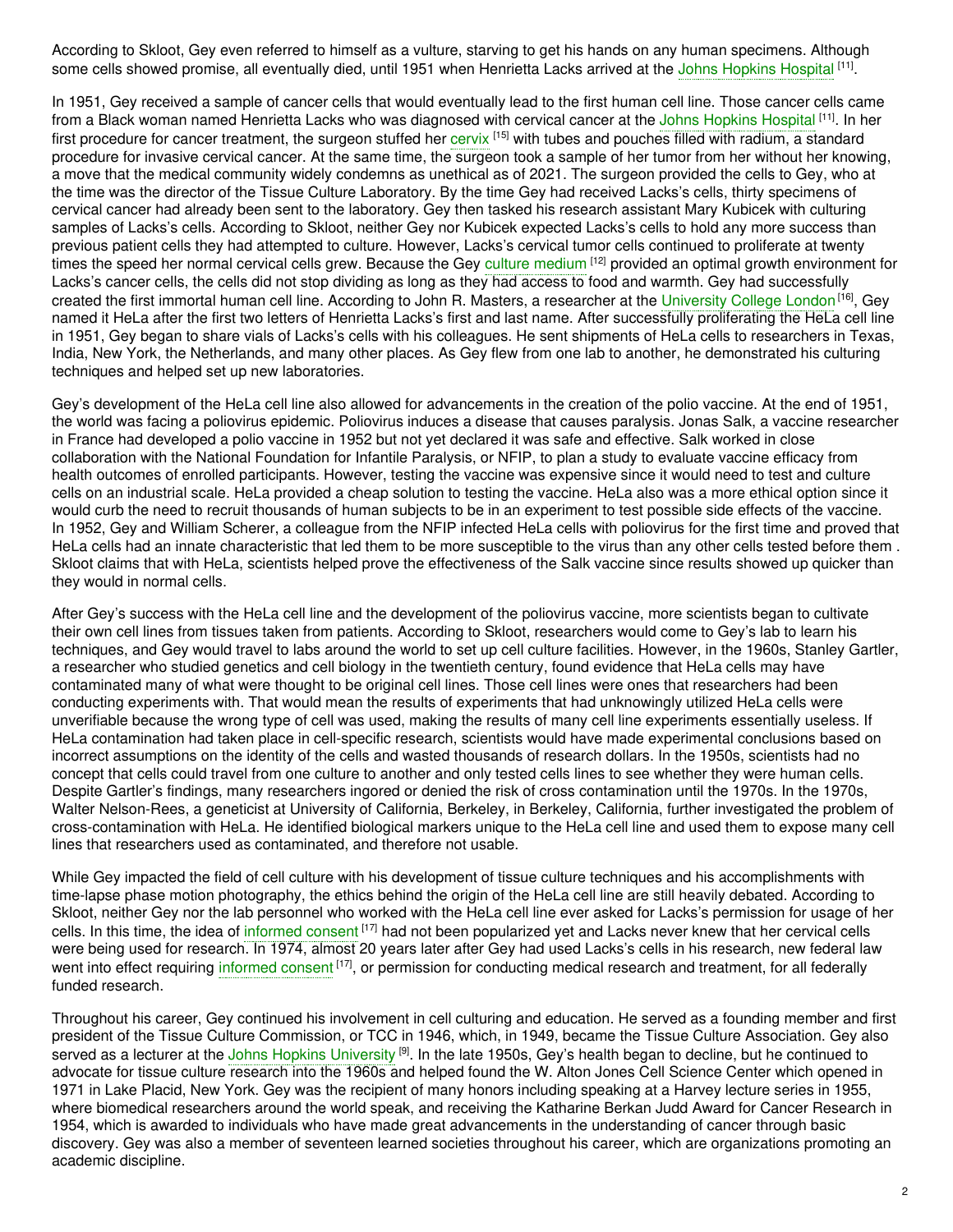On 8 November 1970, Gey died from pancreatic cancer in Baltimore, Maryland, less than a year after his initial diagnosis.

# **Sources**

- 1. Alan Mason Chesney Medical Archives of The John Hopkins Medical Institutions. "The George O. Gey Collection." The John Hopkins Medical Institutions. <u><https://medicalarchives.jhmi.edu:8443/papers/gey.html> [18]</u> (Accessed August 8, 2021).
- 2. Ambrose, Charles T. "The Tissue Culture Laboratory of Dr. George Otto Gey 60 yrs ago as recalled by a former student." *In Vitro Cellular and [Developmental](https://embryo.asu.edu/search?text=Developmental%20Biology) Biology [19]-Animal* 53 (2017): 467-473. <https://doi.org/10.1007/s11626-016-0128-8> [20] <https://link.springer.com/article/10.1007/s11626-016-0128-8#citeas><sup>[21]</sup>(Accessed August 8, 2021).
- 3. Bange, Frederick B. "History of Tissue Culture at Johns Hopkins."*Bulletin of the History of Medicine*51 (1977): 516-37. 4. Bonikast, James. "George Gey and Tissue Culture." HeLa Term Project.
- <http://helatermproject.blogspot.com/2012/01/main-obstacles-gey-and-his-assistants.html> <sup>[22]</sup> (Accessed August 8, 2021). 5. British Society for Immunology. "HeLa Cells (1951)." British Society for [Immunology.https://www.immunology.org/hela-](https://www.immunology.org/hela-cells-1951)
- <u>cells-1951</u> <sup>[23]</sup> (Accessed August 8, 2021). 6. Chemistry Tree. "George Otto Gey- Publications." Chemistry [Tree.https://academictree.org/chemistry/publications.php?](https://academictree.org/chemistry/publications.php?pid=87406&searchstring=&showfilter=all)
- pid=87406&searchstring=&showfilter=all <sup>[24]</sup> (Accessed August 8, 2021).
- 7. Gey, George O. "Cytological and cultural observations on transplantable [rat](https://embryo.asu.edu/search?text=rat) <sup>[25]</sup> sarcomata produced by the inoculation of altered normal cells maintained in continuous culture."*Cancer Research* 1 (1941): 747.
- 8. Gey, George O. and Margaret K. Gey, "The maintenance of human normal cells and tumor cells in continuous culture. I. Preliminary report: Cultivation of mesoblastic tumors and normal tissue and notes on methods of cultivation."*American Journal of Cancer* 27 (1936): 45-46. doi: 10.1158/ajc.1936.45 <https://cancerres.aacrjournals.org/content/27/1/45> [26](Accessed August 8, 2021).
- 9. Hanks, John and Frederick B. Bang. "Obituary: Dr. George Otto Gey 1899−1970."*Cancer Research* 31 (1973): 1316.
- 10. Hendrix, Steve. "When Henrietta Lacks had cervical cancer, it was a 'death sentence.' Her cells would help change that." Washington Post. [https://www.washingtonpost.com/news/retropolis/wp/2017/04/22/when-henrietta-lacks-was-diagnosed](https://www.washingtonpost.com/news/retropolis/wp/2017/04/22/when-henrietta-lacks-was-diagnosed-with-cervical-cancer-it-was-a-death-sentence-her-cells-would-help-change-that/)with-cervical-cancer-it-was-a-death-sentence-her-cells-would-help-change-that/ <sup>[27]</sup> (Accessed August 8, 2021).
- 11. Lorsch, Jon R., Francis S. Collins, and Jennifer Lippincott-Schwartz. "Fixing Problems with Cell Lines."*Science (New York, N.Y.)* 346 (2014): 1452–53. doi: 10.1126/science.1259110<https://www.ncbi.nlm.nih.gov/pmc/articles/PMC5101941/>  $[28]$ (Accessed August 8, 2021).
- 12. Lucey, Brendan P., Walter A. Nelson-Rees, and Grover M. Hutchins. "Henrietta Lacks, HeLa cells, and cell culture contamination." *Archives of pathology & laboratory medicine*133 (2009): 1463-1467.
- 13. Masters, John R. "HeLa Cells 50 Years On: The Good, the Bad and the Ugly."*Nature Reviews Cancer*2 (2002): 315.
- 14. Norkin, Leonard. "Roller Tube Technique." Leonard Norkin Virology [Sitehttps://norkinvirology.wordpress.com/tag/roller](https://norkinvirology.wordpress.com/tag/roller-tube-technique/)tube-technique/ <sup>[29]</sup> (Accessed August 8, 2021).
- 15. Portrait Collection of The Johns Hopkins Medical Institutions. "George Otto Gey." Portrait Collection of The Johns Hopkins Medical Institutions. <https://portraitcollection.jhmi.edu/portraits/gey-george-otto> [30] (Accessed August 8, 2021).
- 16. Skloot, Rebecca. *The Immortal Life of Henrietta Lacks.* New York City: Broadway Paperbacks, 2010
- 17. Tan, Siang Yong and Nate Ponstein. "Jonas Salk (1914-1995): A vaccine against polio." *Singapore medical journal* 60 (2019): 9-10. doi: 10.11622/smedj.2019002 <u><https://www.ncbi.nlm.nih.gov/pmc/articles/PMC6351694/> <sup>[31]</sup>(Accessed August</u> 8, 2021).
- 18. The Harvey [Society](https://embryo.asu.edu/search?text=Harvey%20Society) <sup>[32]</sup>. "Introduction, 2003-2021." The Harvey Society <sup>[32]</sup>. <https://harveysociety.org/intro/> <sup>[33]</sup> (Accessed August 8, 2021).

George Otto Gey was a scientist in the US who studied cells and cultivated the first continuous human cell line in 1951. Gey derived the cells for that cell line, called the HeLa cell line, from a woman called Henrietta Lacks, a Black woman who had cervical cancer. Cell lines are a cluster of cells that continuously multiply on their own outside of the organism from which they originated. Gey developed new techniques for in vitro, or laboratory-based, maintenance of organs and hormonal tissue, created new methods for cell cultivation, and researched nutritional media, or cell food. Much of his research involved tissue culture, which is the process by which cells are grown under controlled conditions. He also founded what is now known as the Tissue Culture Association, or the TCA, which centered around furthering laboratory research around tissue culturing. By introducing new techniques and methods to cultivate human cells, Gey expanded the laboratory techniques around cell cultivation and helped contribute to a deeper understanding of the human body for future scientific research.

## **Subject**

[HeLa](https://embryo.asu.edu/library-congress-subject-headings/hela-cells) Cells <sup>[34]</sup> Pleasant, Henrietta, [1920-1951](https://embryo.asu.edu/library-congress-subject-headings/pleasant-henrietta-1920-1951) <sup>[35]</sup> Tissue Culture [Association](https://embryo.asu.edu/library-congress-subject-headings/tissue-culture-association) <sup>[36]</sup> Skloot, [Rebecca,](https://embryo.asu.edu/library-congress-subject-headings/skloot-rebecca-1972) 1972- <sup>[37]</sup> Cell [Movement](https://embryo.asu.edu/medical-subject-headings/cell-movement) <sup>[38]</sup> KB Cells <sup>[39]</sup> Cell [Communication](https://embryo.asu.edu/medical-subject-headings/kb-cells) <sup>[40]</sup> Culture Media, [Conditioned](https://embryo.asu.edu/medical-subject-headings/culture-media-conditioned) <sup>[41]</sup> Tumor Cells, [Cultured](https://embryo.asu.edu/medical-subject-headings/tumor-cells-cultured) <sup>[42]</sup>

## **Topic**

<u>[People](https://embryo.asu.edu/topics/people)</u> [43]

## **Publisher**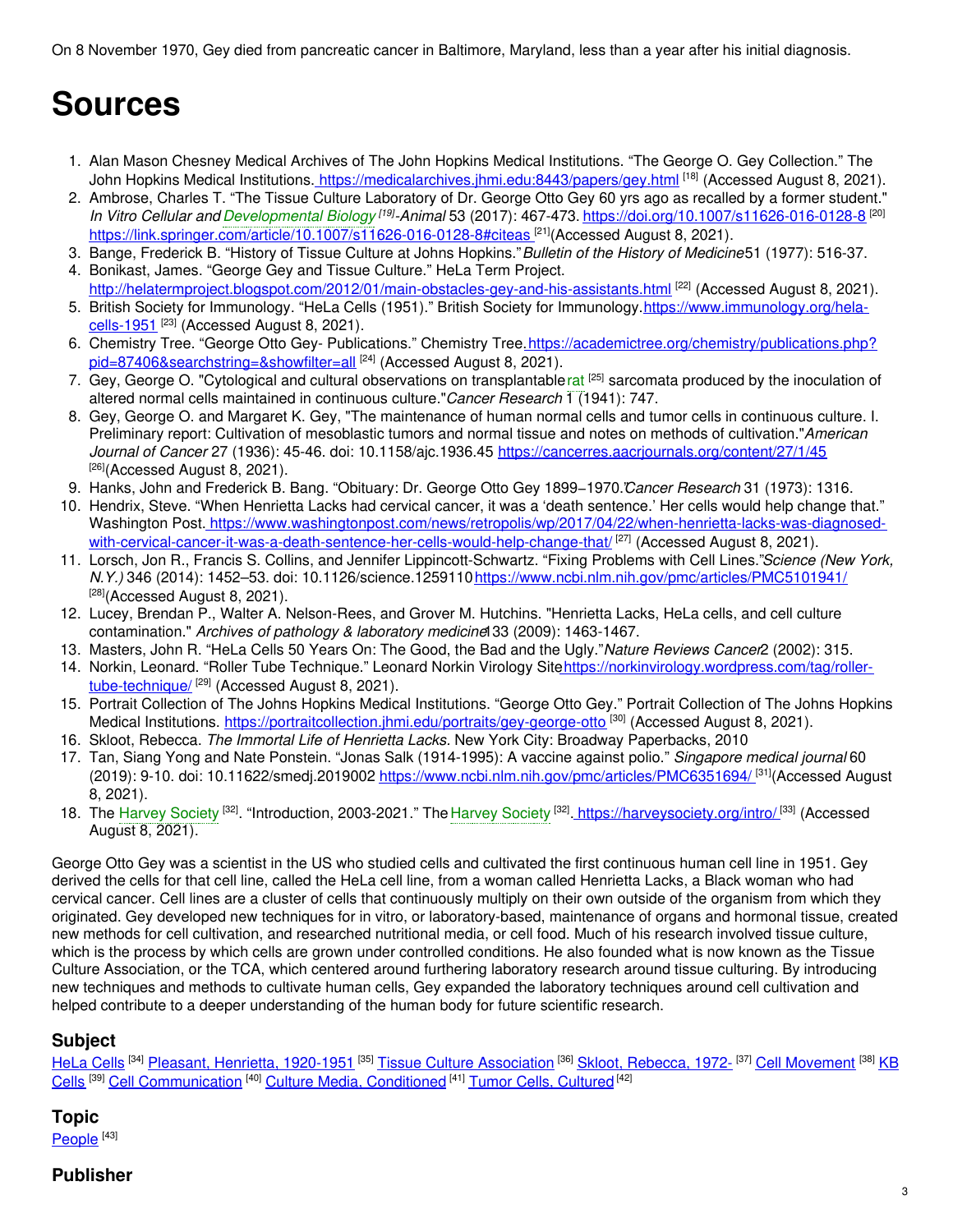Arizona State University. School of Life Sciences. Center for Biology and Society. Embryo Project Encyclopedia.

### **Rights**

Copyright Arizona Board of Regents Licensed as Creative Commons Attribution-NonCommercial-Share Alike 3.0 Unported (CC BY-NC-SA 3.0) http://creativecommons.org/licenses/by-nc-sa/3.0/

#### **Format**

<u>[Articles](https://embryo.asu.edu/formats/articles)</u> [44]

**Last Modified** Monday, March 21, 2022 - 20:01

**DC Date Accessioned** Monday, March 21, 2022 - 16:35

**DC Date Available** Monday, March 21, 2022 - 16:35

**DC Date Created**

2022-03-21

#### [Contact](https://embryo.asu.edu/contact) Us

© 2021 Arizona Board of Regents

The Embryo Project at Arizona State University, 1711 South Rural Road, Tempe Arizona 85287, United States

**Source URL:** https://embryo.asu.edu/pages/george-otto-gey-1899-1970

#### **Links**

- [1] https://embryo.asu.edu/pages/george-otto-gey-1899-1970
- [2] https://embryo.asu.edu/keywords/cancer-cells
- [3] https://embryo.asu.edu/keywords/history-hela-cells
- [4] https://embryo.asu.edu/search?text=in%20vitro
- [5] https://embryo.asu.edu/search?text=University%20of%20Pittsburgh
- [6] https://embryo.asu.edu/search?text=Johns%20Hopkins%20University%20School%20of%20Medicine
- [7] https://embryo.asu.edu/search?text=hormone
- [8] https://embryo.asu.edu/search?text=chicken
- [9] https://embryo.asu.edu/search?text=Johns%20Hopkins%20University
- [10] https://embryo.asu.edu/search?text=microscope
- [11] https://embryo.asu.edu/search?text=Johns%20Hopkins%20Hospital
- [12] https://embryo.asu.edu/search?text=culture%20medium
- [13] https://embryo.asu.edu/search?text=umbilical%20cord
- [14] https://embryo.asu.edu/search?text=cow
- [15] https://embryo.asu.edu/search?text=cervix
- [16] https://embryo.asu.edu/search?text=University%20College%20London
- [17] https://embryo.asu.edu/search?text=informed%20consent
- [18] https://medicalarchives.jhmi.edu:8443/papers/gey.html
- [19] https://embryo.asu.edu/search?text=Developmental%20Biology
- [20] https://doi.org/10.1007/s11626-016-0128-8
- [21] https://link.springer.com/article/10.1007/s11626-016-0128-8#citeas
- [22] http://helatermproject.blogspot.com/2012/01/main-obstacles-gey-and-his-assistants.html
- [23] https://www.immunology.org/hela-cells-1951
- [24] https://academictree.org/chemistry/publications.php?pid=87406&searchstring=&showfilter=all
- [25] https://embryo.asu.edu/search?text=rat
- [26] https://cancerres.aacrjournals.org/content/27/1/45
- [27] https://www.washingtonpost.com/news/retropolis/wp/2017/04/22/when-henrietta-lacks-was-diagnosed-with-cervical-cancer-
- it-was-a-death-sentence-her-cells-would-help-change-that/
- [28] https://www.ncbi.nlm.nih.gov/pmc/articles/PMC5101941/
- [29] https://norkinvirology.wordpress.com/tag/roller-tube-technique/
- [30] https://portraitcollection.jhmi.edu/portraits/gey-george-otto
- [31] https://www.ncbi.nlm.nih.gov/pmc/articles/PMC6351694/
- [32] https://embryo.asu.edu/search?text=Harvey%20Society